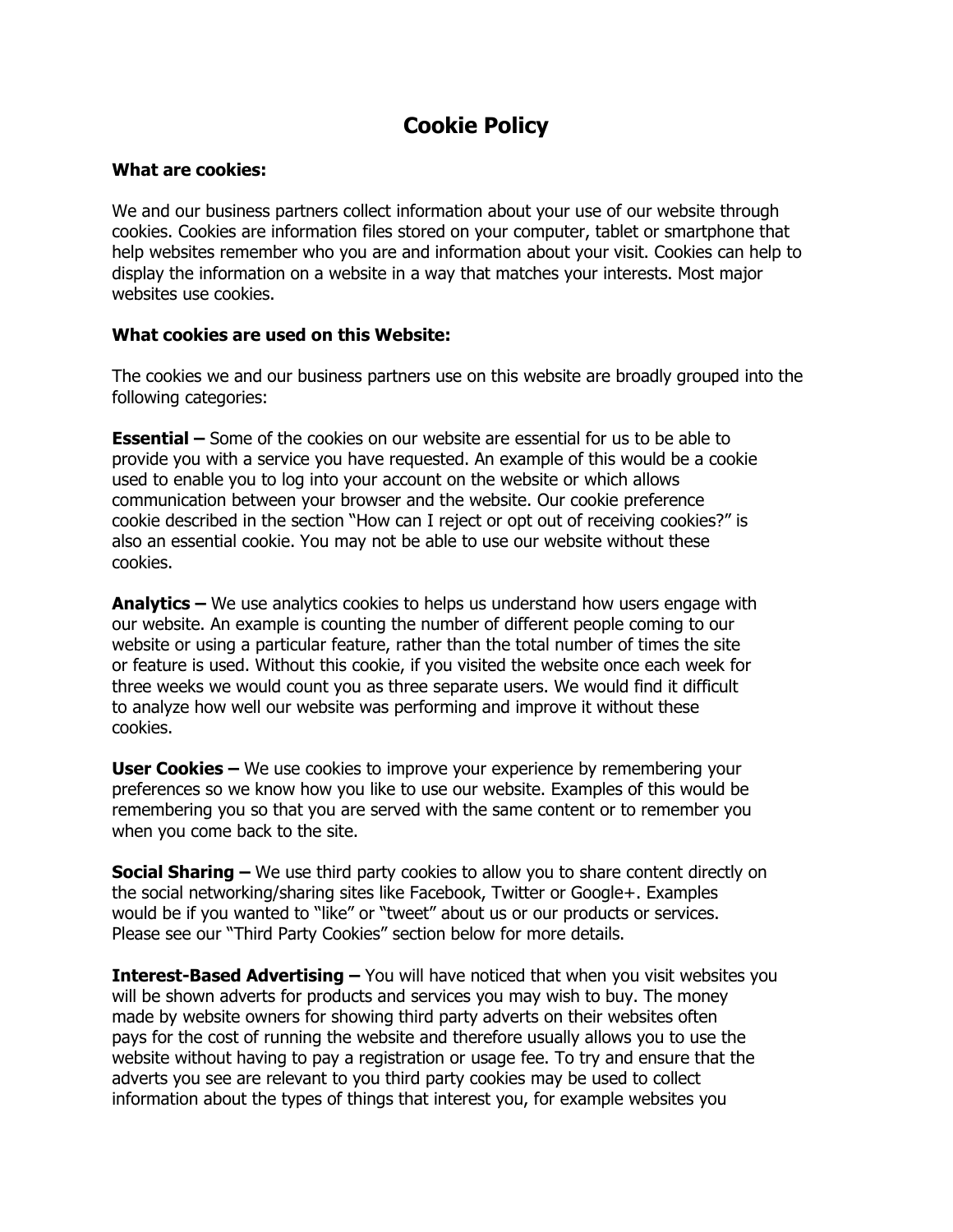visit and the geography that you are based in. Having these cookies does not increase the number of adverts you will be shown, but simply makes the adverts you see more relevant. Please see our "Third Party Cookies" section below for more details.

## **How can I reject or opt out of receiving cookies?**

If you do not wish cookies to be stored on your machine, you can do the following:

a. delete the cookies from your browser. Most browsers also allow you to prevent all or some cookies being stored on your machine in the future. For more information on how to delete or disable cookies from your browser please use the "help" function within your browser or alternatively visit<http://www.allaboutcookies.org/> ; and/or

b. please note that we can't always control third party cookies stored on your machine from our website and where this is the case you will need to visit the relevant third party's website directly to manage cookies stored on your machine by them. Please see our "Third Party Cookies" section below.

Please be aware that disabling cookies may impact the functionality of this website.

#### **Third party cookies:**

Some of the cookies described in the "What Cookies are used on this Website" section above are stored on your machine by third parties when you use our website. Third parties may also read cookies on your browser to collect information or to serve content or advertisements to you. We have no control over these cookies or how the third parties use them. They are used to allow that third party to provide a service to us, for example analytics. For more information on these cookies and how to disable them, please see:

a. Internet Advertising Bureau website at<http://www.youronlinechoices.com/> where you will be able to opt-out of receiving Interest-Based Advertising cookies from some of the third parties listed below; and/or

b. the third party's individual privacy policy listed below:

#### **Third Party: ZenDesk**

Type of cookies: Essential - Zendesk use cookies to allow you to visit the support pages. More information and how to opt out:<http://www.zendesk.com/company/privacy/>

#### **Third Party: Google**

Type of cookies: Analytics - Google provide anonymised data about the visits made to our website.

User - Google use cookies to help protect your privacy and help ensure your browsing activities remain safe.

Social Sharing - Google also store cookies which allow the "Google +" social sharing